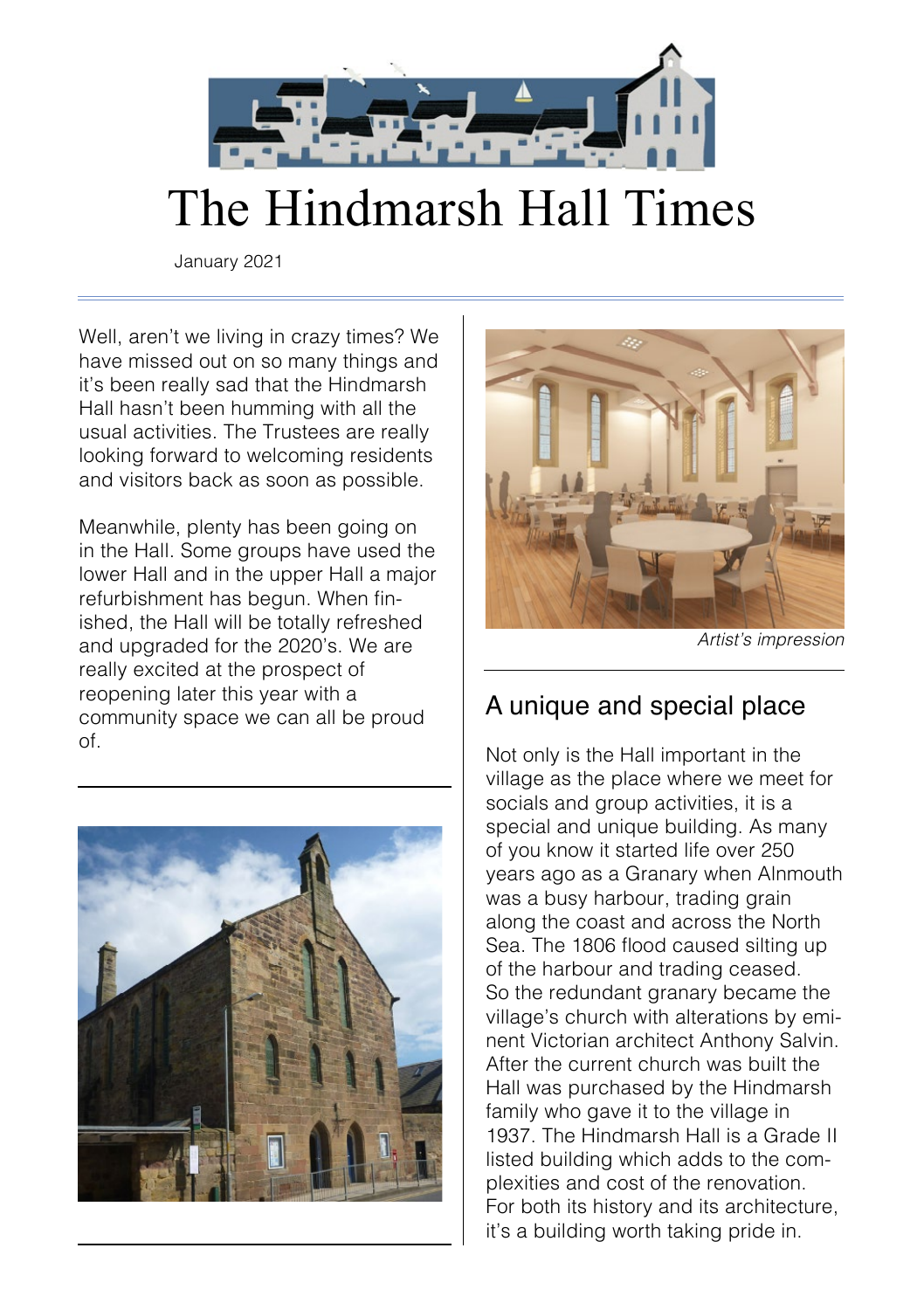## What's going on in the Hall?

We now have a project manager, Tom Batey, who lives in the village and has been helping to plan the works and find contractors for this major refurbishment of the Hindmarsh Hall. This is an enormous help to the Trustees who are extremely grateful to Tom.

In the upper Hall the stage was taken out last year and during the month ahead we shall start to see the windows and the stone surrounds repaired.

Preparations will be made for the new heating system. The floor will be lifted ready to install a new, level, wooden floor.



### Where will the money come from?

The generosity of residents and other contributors to the Plank Fund will pay for the new floor. The Hall runs on money received from lettings so all other donations and grants will go entirely to the restoration. So far over £20,000

#### *Continued...*

has come from local donations and funders including NCC, Bernard Sunley Charitable Foundation, William Webster. Charitable Trust, Fenwicks and the Barbour Foundation, and we are continuing to apply to other charitable funders.

If you know of any funds that we might apply to, or wish to donate, please let the Trustees know.

## What can the Hall offer?

#### Lower Hall

This offers an intimate space with plenty of natural light. Being carpeted, the room is ideal for small groups and events as well as small private parties and meetings. It seats up to 45 people. This room is currently available for use, Covid restrictions allowing.

#### Upper Hall

When the major renovation of the Hall is completed this space will be spectacular, featuring a new dance floor. It can seat over 100 people around circular tables, leaving enough space for dancing. It is a wonderful venue for a wedding reception and there are kitchenette facilities on this floor too.

#### Kitchen

There is a fully fitted commercial kitchen perfect for catering for large numbers.

#### Accessible Facilities

The main entrance to the hall is wheelchair accessible and there is a lift to the main hall on the first floor. The accessible toilet has baby changing facilities.

*Hiring charges are on our website.*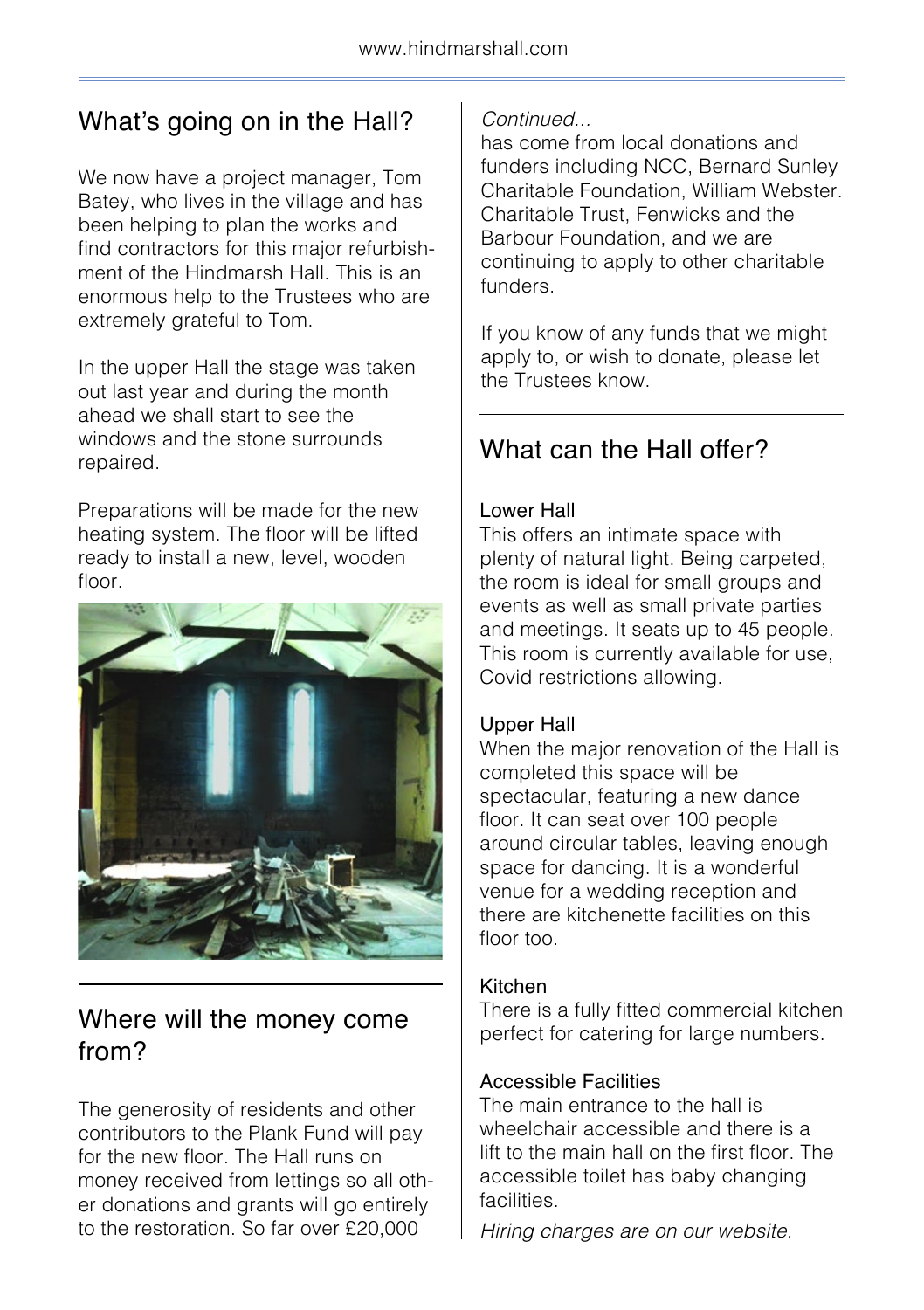### When the world returns to 'normal'

When the day arrives that we are eagerly awaiting, when we can meet again safely and the building works are complete, we plan to restart as many of the regular activities as possible. We already have bookings for weddings and parties and are starting to look at holding coffee mornings, talks and film nights. The Hindmarsh Hall belongs to Alnmouth, it's here for all of us, visitors and residents alike.

It is our community space, not just a building.



### Hindmarsh Hall AGM

There was no AGM in 2020 for Covid reasons but the Trustees give notice that they plan to hold an AGM by Zoom on February 16th at 7pm. A new body of Trustees must be elected or re-elected. All are welcome to join the meeting. Please email info@hindmarshhall.com for an agenda, to volunteer as a trustee or for an link to the meeting.



### We would love to hear from you!

In 2017 we asked the village for ideas and suggestions and your feedback was really helpful. We have put a number of those ideas into practice.

Rather than include another questionnaire, we are simply asking if you would share your ideas of activities in the Hall, other means of fundraising or sources of grants, or indeed in which you could help us with your own skills. Perhaps you could become a Trustee?

Please write your ideas down on paper and post them in the box in the Post Office by February 12th. If you would like a response please add your contact details but these are not necessary otherwise. Thank you.

One last thing, if you don't live in Alnmouth but enjoy hearing updates from the Hall, have a look at our website or our Facebook page. Details overleaf.